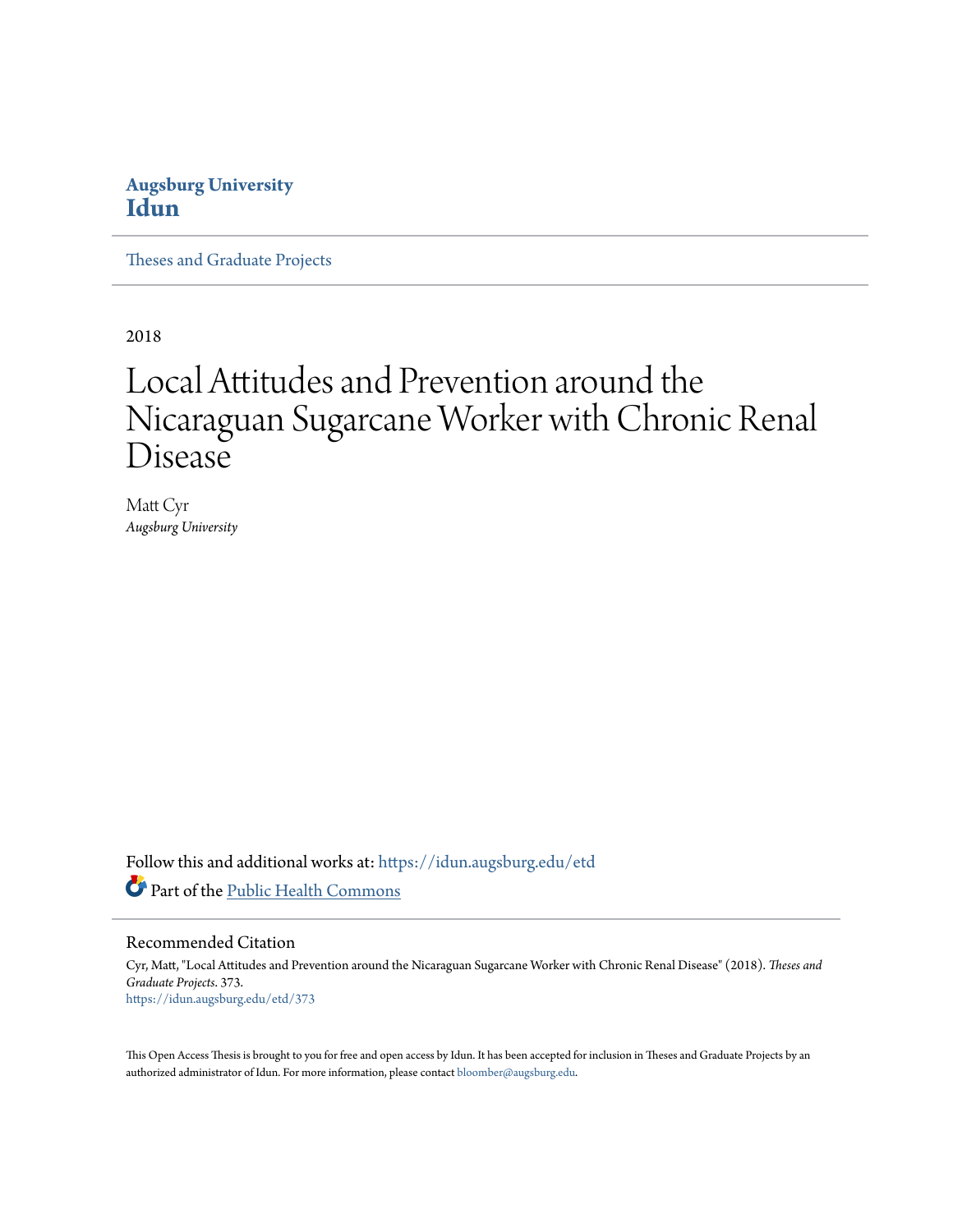*Local Attitudes and Prevention around the Nicaraguan Sugarcane Worker with* 

*Chronic Renal Disease*

by

Matt Cyr

Alicia Quella

Paper Submitted in Partial Fulfillment Of the Requirements for the Degree Of Master of Science Physician Assistant Studies Augsburg College

7/25/17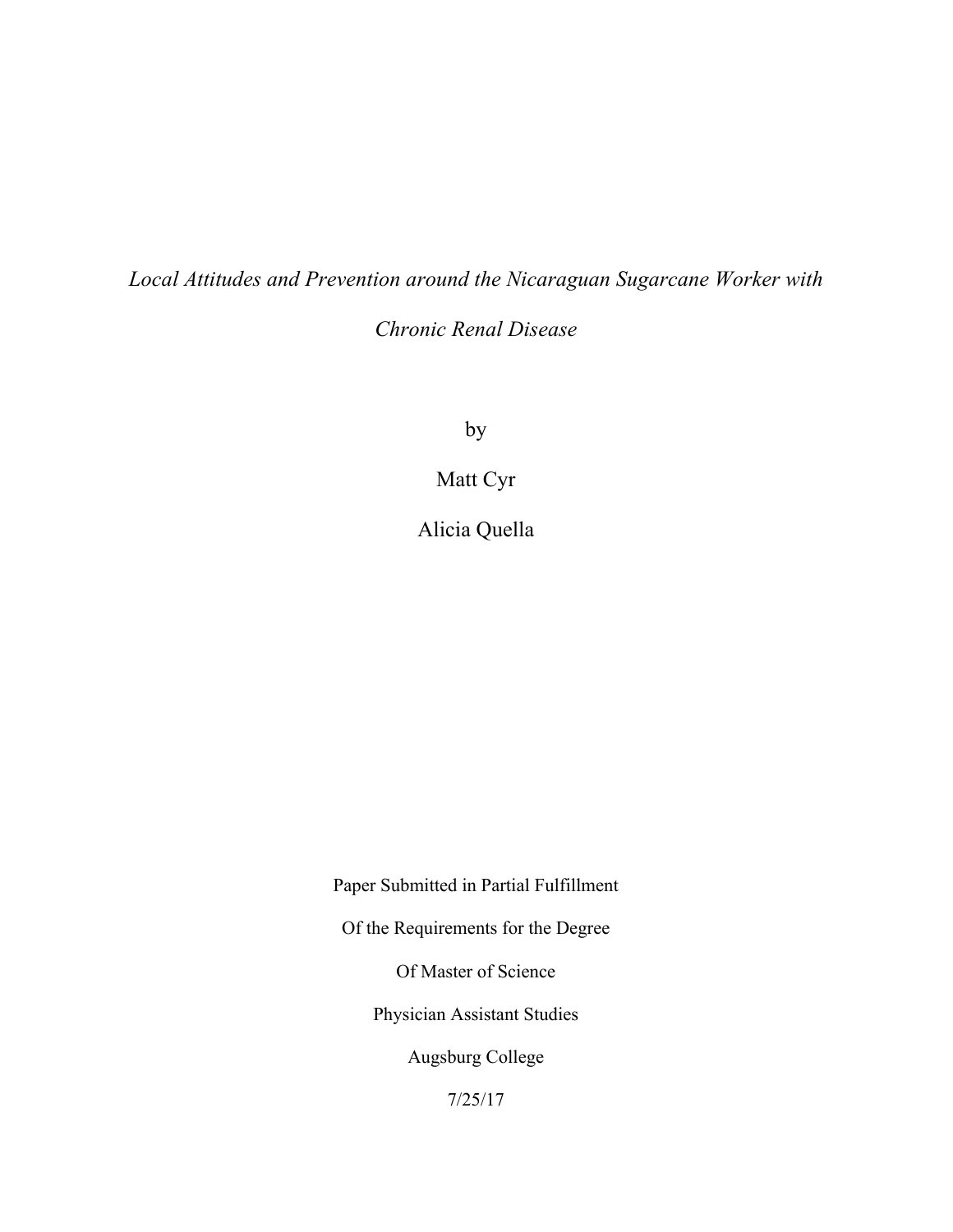## **TABLE OF CONTENTS**

| Introduction | $\mathfrak{Z}$ |
|--------------|----------------|
| Background   | $\overline{4}$ |
| Methods      | 8              |
| Discussion   | 8              |
| Conclusion   | 13             |
| References   | 14             |
| Appendix     | 16             |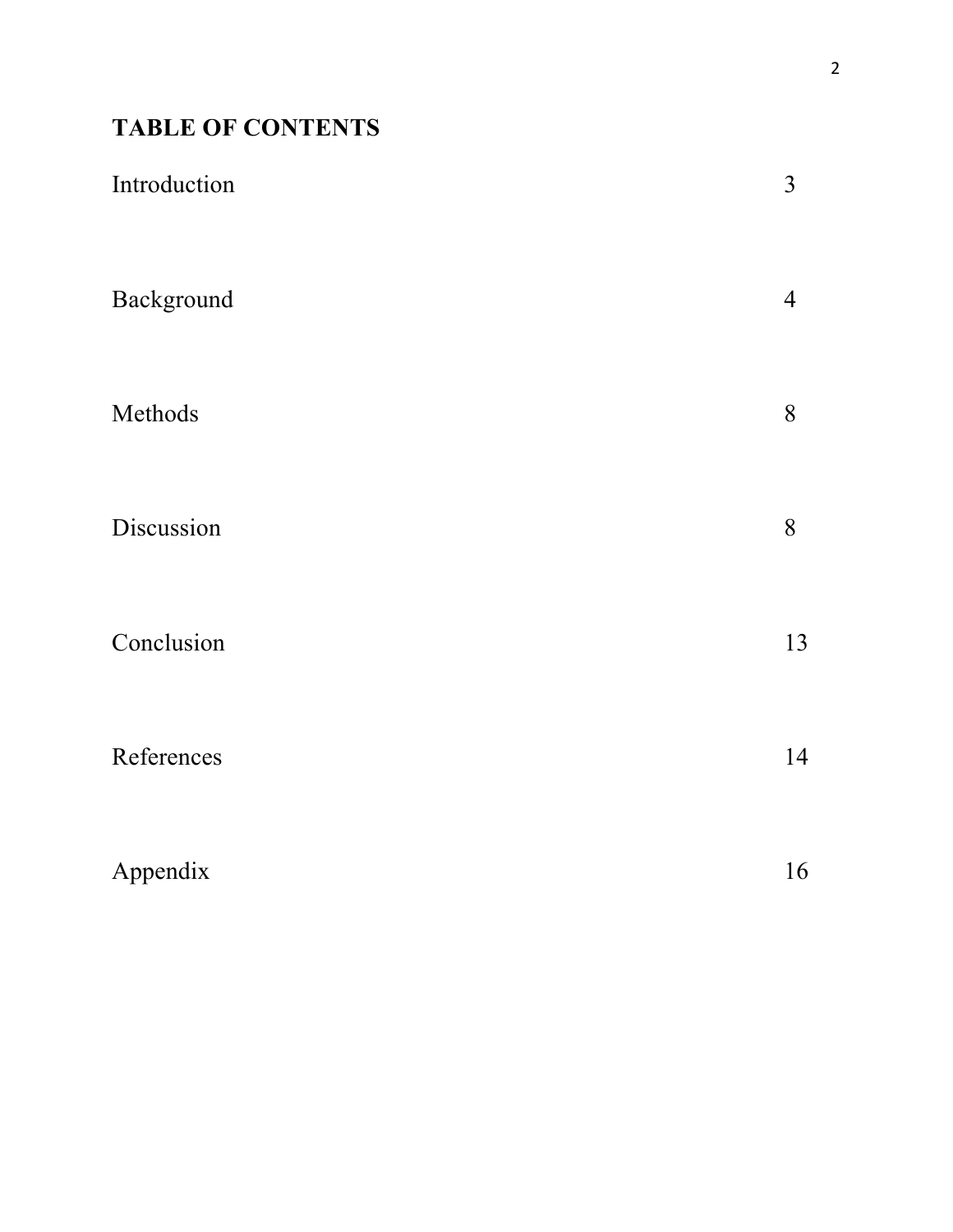#### **INTRODUCTION**

An epidemic of chronic kidney disease (CKD) in Central America and Nicaragua is referred to as Mesoamerican nephropathy (MeN).<sup>1</sup> It's estimated that the death toll for MeN over the past two decades has reached at least  $20,000<sup>2</sup>$  Nicaragua is included in the 10 highest overall mortality rate from kidney disease in the world.<sup>3</sup> MeN disproportionately affects young, male agricultural workers who do not exhibit traditional risk factors for CKD such as hypertension and diabetes.<sup>1</sup> A consistent risk factor for MeN is heavy manual labor in the heat, often temperatures over 35  $\degree$ C with high humidity.<sup>4</sup> Workers generally wear long pants and long sleeves with other heavy protective gear and have an average work time of 4 hours but may vary substantially.<sup>10</sup> The epidemic is observed largely in sugarcane farmers in the hotter, lower altitudes on the Pacific coast.<sup>3</sup> Although the exact cause is unknown, many mechanisms of pathophysiology have been proposed and studied. It is important to note traditional nephrotoxic exposures may play a role and contribute to disease. These include consumption of nephrotoxins: non-steroidal anti-inflammatory drugs (NSAIDS), certain antibiotics, or exposures to heavy metals, pesticides, and fertilizers. The following is a review of the literature, an exploration of the providers' and citizens' knowledge around this disease, what is currently being done in treatment and prevention, and suggestions for improvements. This is accomplished through an analysis of published literature and personal interviews on a class visit to Nicaragua. The current hypothesis is there is inconsistent agreement upon the causes, diagnosis, treatment, and prevention of MeN. This may be due to improper education of providers, misunderstandings in the community, or simply inconsistent or understudied evidence. In this low resource and low income country, prevention is key in preventing CKD; the most emphasis must be placed on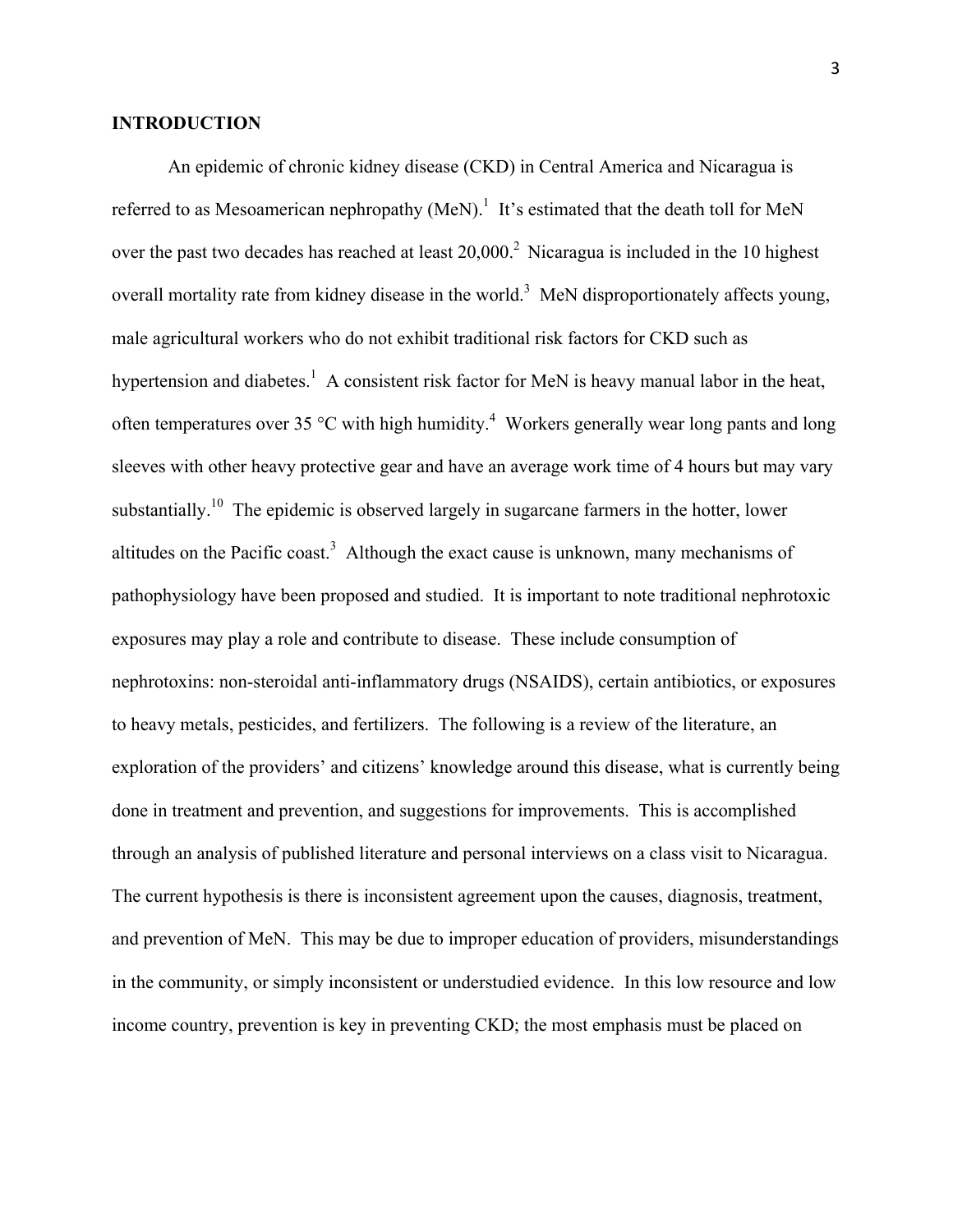electrolyte hydration and suitable working conditions for the workers such as shorter shifts, lighter clothing, more frequent breaks, and shade.

#### **BACKGROUND**

#### *Prerenal kidney disease*

The literature agrees that Mesoamerican nephropathy is prerenal in origin. Prerenal kidney disease, also known as acute kidney injury or acute renal failure, is defined as one or more of three criteria: the first two are a rise in serum creatinine of at least 0.3 mg/dL over a 48 hour period and/or  $\geq$ 1.5 times the baseline value within the seven previous days. The third criterion is a urine volume of  $\leq 0.5$  mL/kg per hour for six hours.<sup>5</sup> Ultimately, prerenal disease is renal ischemia due to a decrease in tissue perfusion, which results in acute tubular necrosis, a type of intrarenal disease. Common causes of prerenal disease include volume depletion, hypotension, edematous states, renal artery stenosis, or certain drugs or chemicals referred to as nephrotoxins. Many proposed mechanisms are detailed in how renal ischemia develops in regards to the Nicaraguan sugarcane farmer population.

#### *Proposed pathophysiology*

Researchers are typically interested in the sugarcane farmer population since renal disease occurs in those who lack traditional risk factors such as older age, diabetes, and hypertension. Heat stress and dehydration are hypothesized to be the main players in kidney injury across the literature and is supported by the most recent data.<sup>1-5, 8-10</sup> Suggested pathophysiology explained by heat stress and excessive work includes rhabdomyolysis, hyperuricemia, hyperuricosuria, hyperosmolality-induced activation of aldose reductasefructokinase pathway, and vasopressin effects.<sup>3-4,9,11,12</sup> Since the main cause of prerenal disease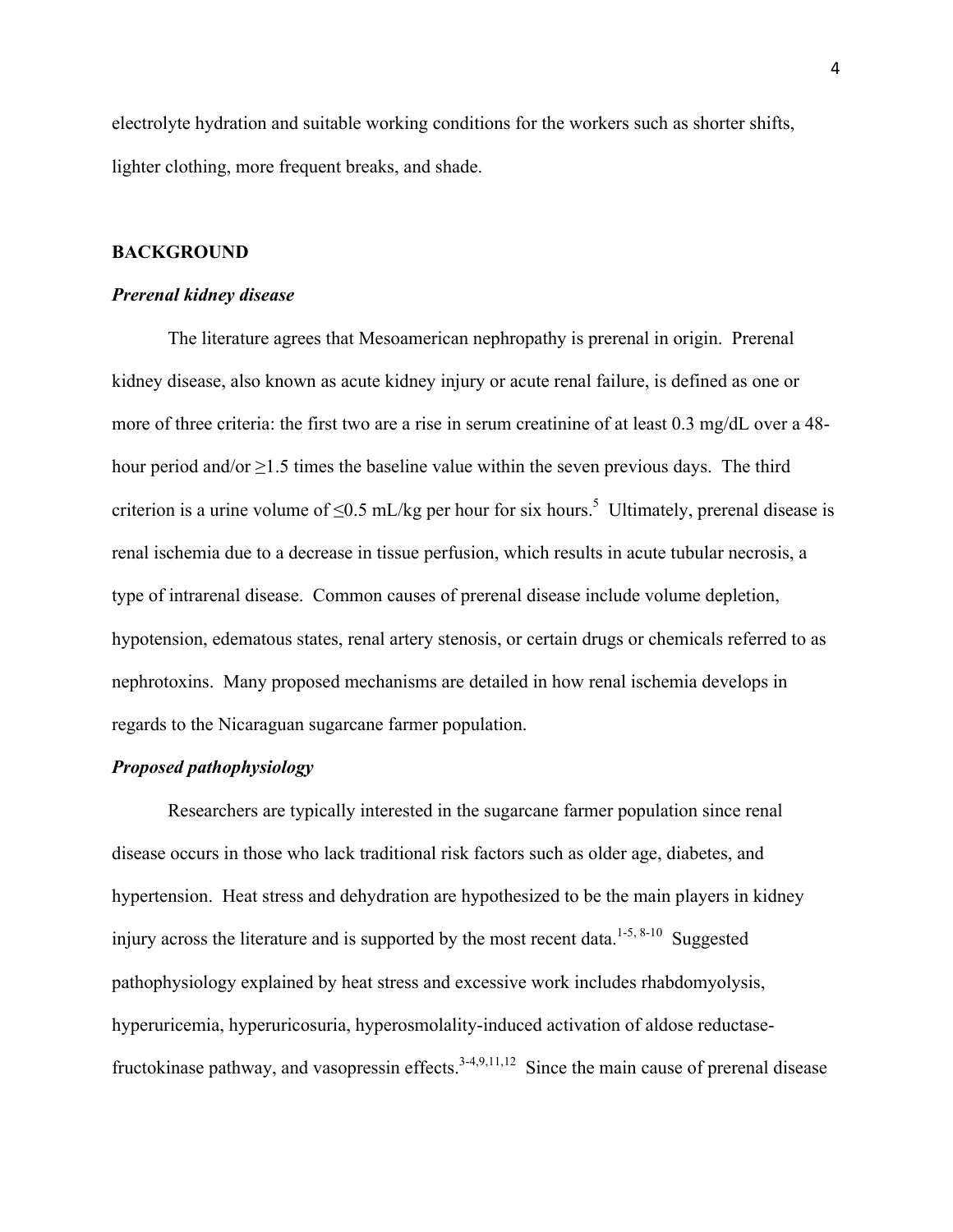is dehydration and/or hypovolemia, an elucidation is warranted. Sugarcane farmers are exposed to intense heat that exceeds recommended work practices made by the US Occupational Safety and Health Administration.<sup>3</sup> Most sugarcane workers drink 1-2 liters of water per hour while working. However, this excess hyponatremic intake and excess perspiration (sweat being hypotonic) results in increased serum osmolality during the day, reduced urine volumes with elevated urinary osmolality, and high urine specific gravity.<sup>3</sup> This is reflective of a hypovolemic state. Therefore, those working in sugarcane fields are repeatedly dehydrated. One must supplement the fluid with electrolytes to maintain an effective balance in tonicity and volume. Repeated entry into hypovolemic states ultimately results in ischemia, renal disease, and renal failure. Specifically, kidney morphology of developing CKD after AKI is described in a sample of rats as glomerular hypertrophy, glomerulosclerosis, podocyte foot-process effacement and tubulointerstitial damage. $8\text{ This can be compared to human biopsies which show tubular}$ atrophy, interstitial fibrosis, and global glomerulosclerosis, often with an ischemic component.<sup>10</sup> One group also offers an explanation of heat stress driven by global warming.<sup>9</sup> Moreover, as mentioned earlier, the disease is multifactorial and could include concurrent use of NSAIDs and exposure to different nephrotoxins.<sup>4,9-11,12</sup> A useful depiction of proposed mechanisms for sugarcane farmers is seen in Figure 1.

The studies reviewed include many different diagnostic laboratory tests to determine the extent of disease and renal function. Some of these include a urinalysis, blood urea nitrogen, serum creatinine, serum uric acid, urine specific gravity, urine pH, urine osmolality and volume, glomerular filtration rate, and other investigational biomarkers of urine and serum. More specifically, one can biopsy the renal tissue and determine the extent of disease by histology.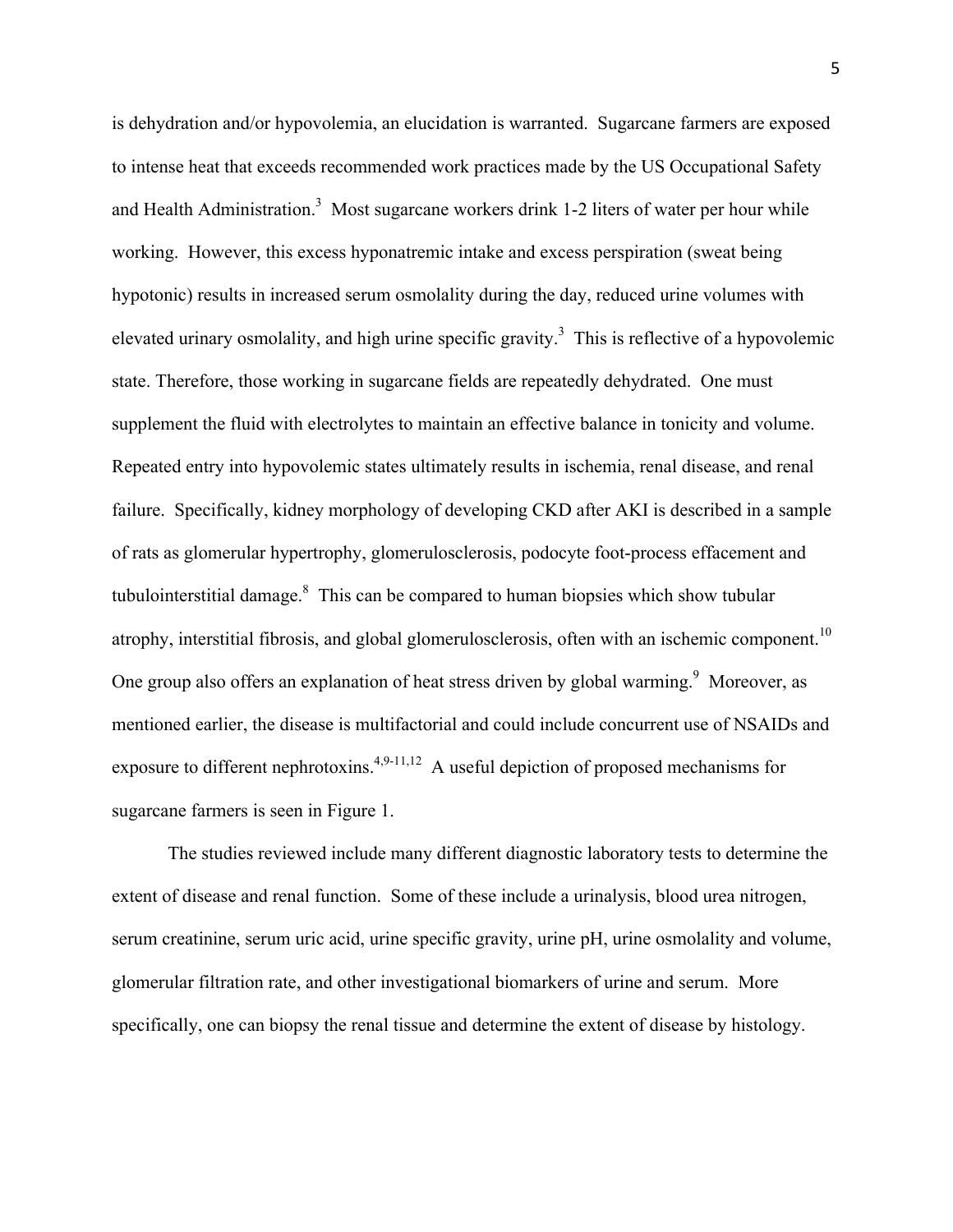#### *Current Prevention*

Electrolyte supplementation to fluids offered protection for CKD of MeN in two of the studies reviewed.<sup>4,11</sup> Additionally, adequate hydration with water and/or water with electrolytes has been reported to prevent an increase in serum uric acid levels that occur with heat and exercise.<sup>3</sup> Although hydration is an obvious preventative measure to be taken, barriers exist for Nicaraguan sugarcane farmers in obtaining necessary adequate fluid and electrolyte solutions. Many of the farmers live on the Pacific coast without means to access the healthcare in one of the larger cities in Nicaragua. Additionally, the cost of healthcare poses an obstacle as the GDP per capita was \$5,300 in 2016.<sup>6</sup> All of the articles reviewed suggest offering preventative measures, however fail to detail specifically how one would implement prevention.

An impressive project by Edefinti et al. was done in 2010 to target the pediatric population in Nicaragua.<sup>7</sup> A collaborative project between nephrology units of Milan, Italy, and Managua, Nicaragua was aimed to improve the diagnosis and treatment of renal disease and CKD in Nicaraguan children. The team trained and developed a specialized unit to cover 61% of the Nicaraguan pediatric population for renal disease. They successfully implemented the project through private and public Italian funds and a Nicaraguan charity foundation. Although this is one extreme in prevention towards kidney disease, it is an example how simple training and education through worldwide collaboration can leave a healthcare system with clinical autonomy.

Somewhat easier to apply, the Latin American Society of Nephrology and Hypertension (SLANH) recognizes MeN in agricultural workers across Latin America and proposes a Hydration for Health initiative in prevention. Their website, symposiums, and outreach aim to spread awareness of the at-risk population and to ultimately prevent the disease. Education and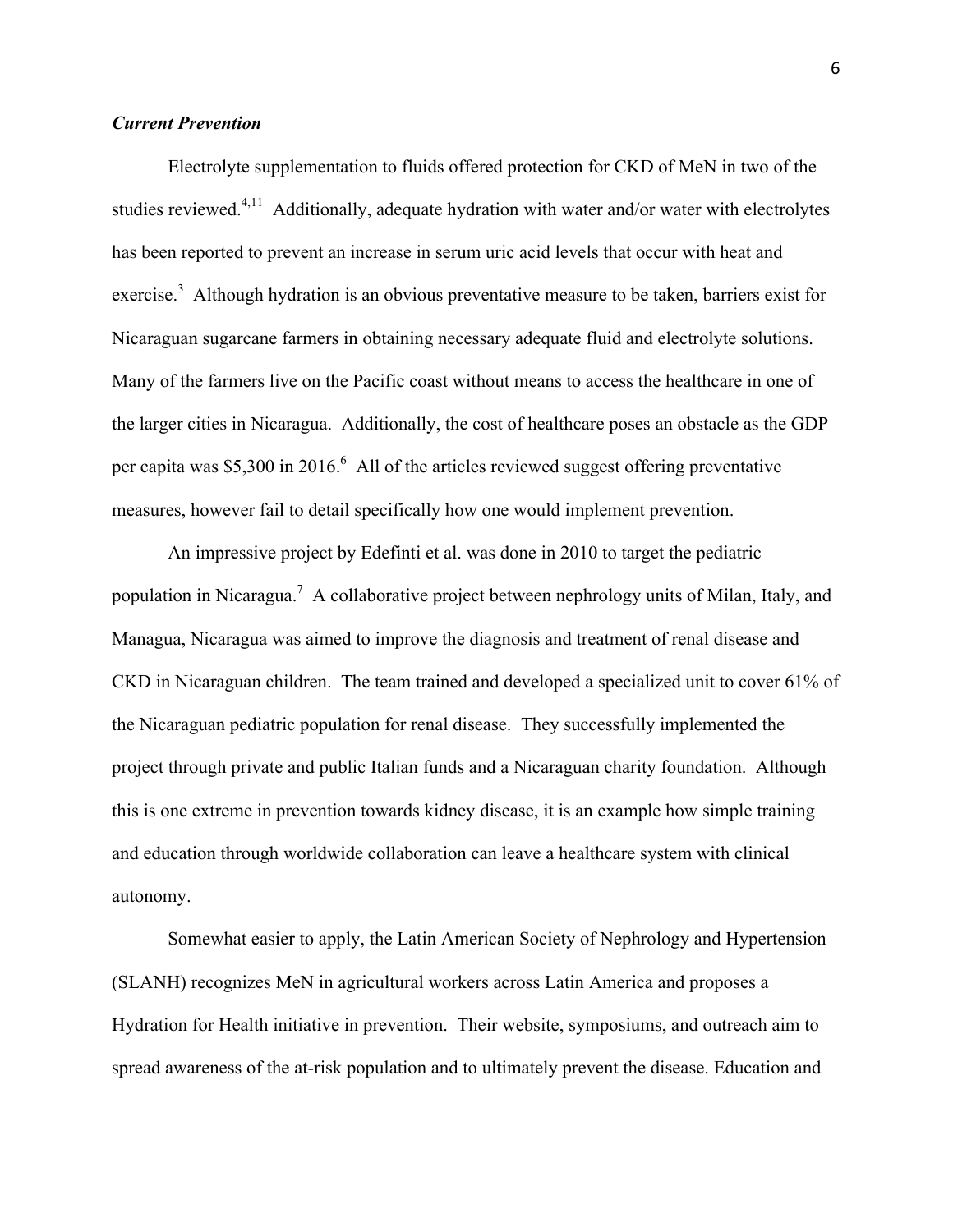outreach to at-risk populations through initiatives proposed by SLANH will ultimately cure this easily preventable condition.

Possibly the organization that understands the epidemic in this population the best is the La Isla Network. They are an organization of professionals around the world who are dedicated in ending the epidemic of CKD through improving working conditions, standardizing research protocols, supporting responsible transitions to modernizing industrial practices, and providing data-driven policy recommendations. Directly, their intervention approach through a program called the WE Program is the first intervention protocol to evaluate ways to reduce the harmful effects of heat stress and CKD in sugarcane workers. It improves working conditions for cane cutters by providing them with water, rest, shade, apparel, and training. Researchers track improvements in worker health and productivity. They work with institutions around the world such as the U.S. Occupational Safety and Health Administration and the National Institute for Occupational Safety and Health at the Centers for Disease Control.

#### *Patient Encounter and Sugarcane History*

Carmen Rios, a 63-year-old former Nicaraguan sugarcane worker was interviewed during a class visit to Nicaragua. Carmen invited the class to her home to tell her story. Sugar production began in 1890 with Italian immigrants. The wealthy Pellas family owns many companies in Nicaragua, and today owns the sugarcane farms. In 1965, the company started using pesticides such as DDT. Shortly after, the workers became ill. Since there were not traditional risk factors present in the young, male population, it was often too late when renal disease was diagnosed. Continuing into the 1990s, an epidemic was ensuing and workers knew they were going to the fields to die. Due to the poor economy, many citizens have no other means for income. Carmen attributes the disease to the pesticides, where the current literature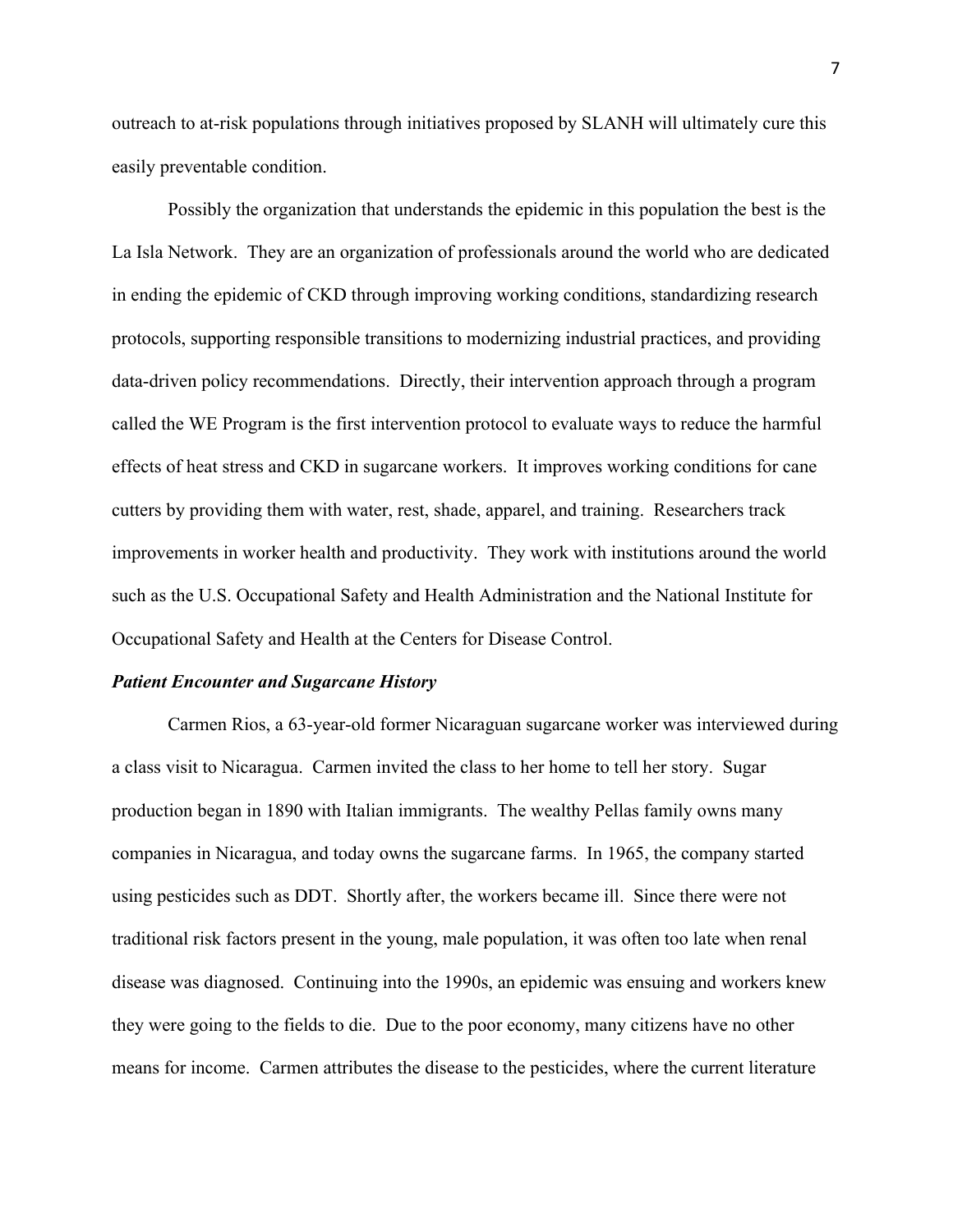suggests repeated dehydration is the cause of renal failure. When the epidemic was brought to the government's attention, they ignored the problem to avoid conflict with the corrupt Pellas family. The Central University of Nicaragua and other universities around the world began conducting studies on the sugarcane worker population. Carmen states some of the studies were funded by the Pellas, which tried to suppress or falsify any significant findings by other studies, further contributing to their corruptive reputation. After so many significant findings, as outlined previously, the Pellas and the government were forced to change.

#### **METHODS**

Articles were identified through a literature search of the online database PubMed.gov using the keywords "Mesoamerican nephropathy," "chronic renal failure," "acute renal failure," "Nicaragua," "sugarcane farmer," and "prevention." The search was limited to the English language. Supporting statistics and background information was through a Google search using the same key words as above.

Anecdotal evidence included a class visit to Nicaragua where we conversed with individuals around the issue including Carmen Rios, a former sugarcane worker and current lobbyist for sugarcane worker rights. Language interpretation was provided by Juan Carlos Lopez.

#### **DISCUSSION**

#### *Patient and Professional Interviews*

After having her brother, father, grandfather, and her husband die, Carmen Rios has dedicated her life's work to advocating for this disease in this specific population. Lobbying for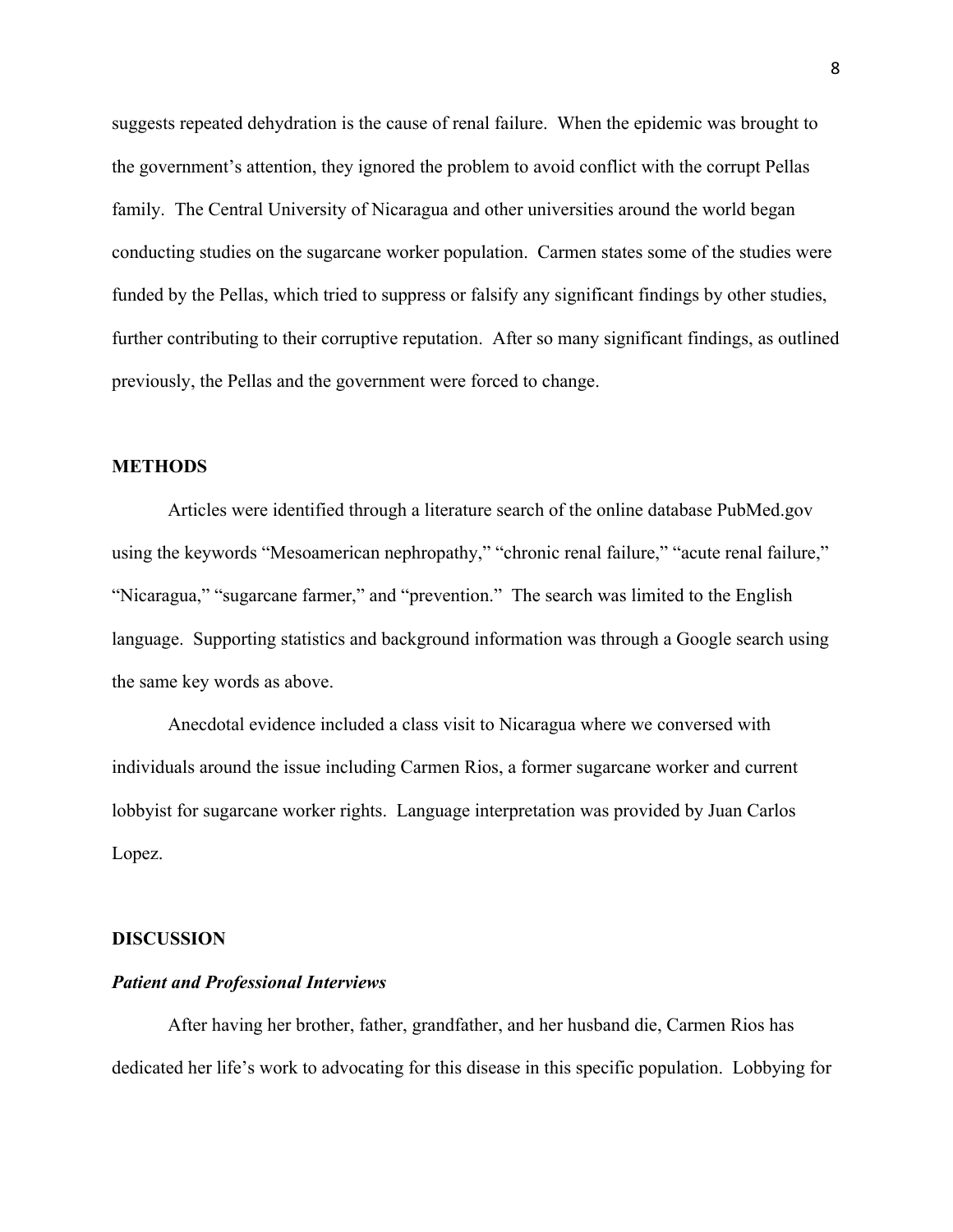treatment and preventative measures have influenced large changes in the Nicaraguan government surrounding this condition. Chronic disease treatment such as chronic renal disease has always been covered in the social healthcare system in Nicaragua. However, efforts by activists like Carmen have influenced the government and the Pellas family to make changes. The government now provides calcium and vitamin supplementation, hypertension medication, and medication and nutritional education to those who are working in the sugarcane fields. Also, for those who worked the fields during the Sandinista Revolution, compensation is offered for the potentially harmful pesticides used. \$150 USD is given to each affected worker every month. Furthermore, the Pellas no longer use harmful, nephrotoxic pesticides. A type of fungus is now used as a safe alternative. Additionally, all workers are provided with purified water and new employees are screened as part of a health surveillance program that is designed to identify workers with elevated serum creatinine.<sup>11</sup> Those with elevated serum creatinine are not hired. Despite these improvements, there are still challenges. Carmen states the company targets children as employees, of which many are orphans. The workers are subject to 18-hour workdays. One current policy change for Carmen and her colleagues is changing the 18-hour work day into an 8-hour workday. If dehydration, heat stress, and nephrotoxins are targeted in prevention by the government, SLANH, and many nonprofit organizations such as La Isla Network, one should see a change in the incidence of Mesoamerican nephropathy.

While Carmen lived most of her life in a rural community, it is important to address the opinions of those in the inner city of Managua, Nicaragua. The topic was tackled by Juan Pablo, a health promoter in the community. He stated the disease in the city is more focused on the traditional risk factors of kidney disease such as hypertension and diabetes. He focuses on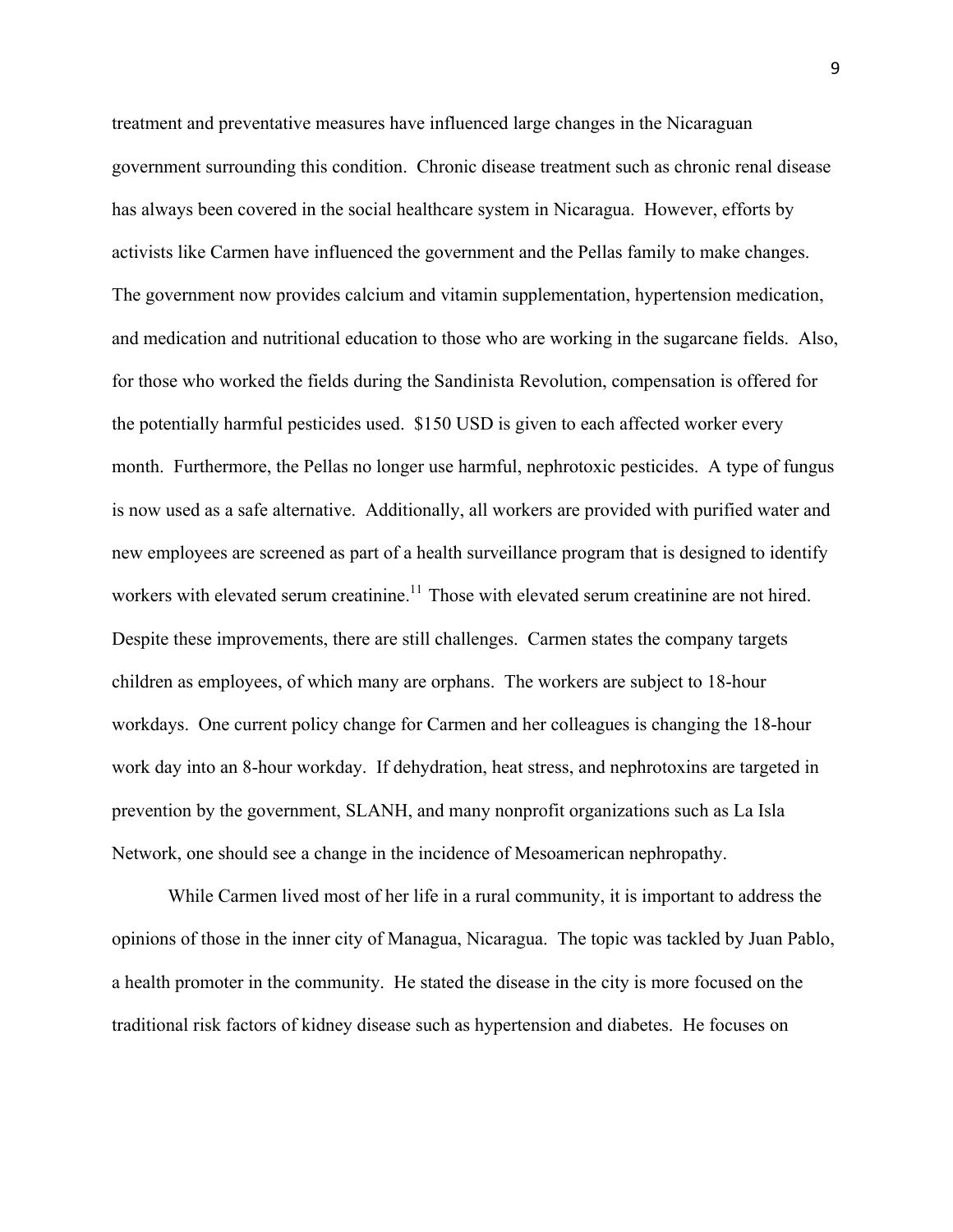educating the community about the importance of a balanced diet. Juan doesn't specifically interact with the sugarcane farmer population, however he attests the disease to pesticide use.

#### *Published Division*

Another challenge within the community is the extensive belief that nephrotoxic chemicals are the main cause of the epidemic. Several studies have found an association between self-reported chemical use and  $\text{CKD}^{11}$ . In order to target the root of the problem, education across the community must involve proper hydration, rest, and shade. There is also a strong belief among local physicians and pharmacists that inadequate hydration and strenuous labor are the main occupational factors responsible for  $\text{CKD}$ .<sup>12</sup> And there may be a fear of the workers to hydrate during the day due to the worker's belief of ingesting contaminated water.<sup>12</sup>

A study that interviewed 10 physicians and 9 pharmacists focused on the attitudes of many issues surrounding CKD in those working hard labor jobs.<sup>12</sup> Some main findings of the study that are pertinent to the issue being discussed is first, there was an agreement of the increasing number of CKD cases each year in this population. One physician suggested this could be due to the increased awareness of the disease in the population or there is truly an increasing epidemic. The repeated theme again supported, is that there is a disagreement about the true cause. Nine physicians referred to an exposure at work, but seven stated the major player was exposure to the sun and heat, and all agreed that the disease was multifactorial. However, eight of nine pharmacists blame contaminated water or dehydration. It's important to highlight the discrepancy due to it affecting how renal disease is treated, prevented, and how policy will be developed. Figure 2 illustrates the strength in relationships between renal disease and its causes based on the perceived opinions of the interviewed physicians and pharmacists.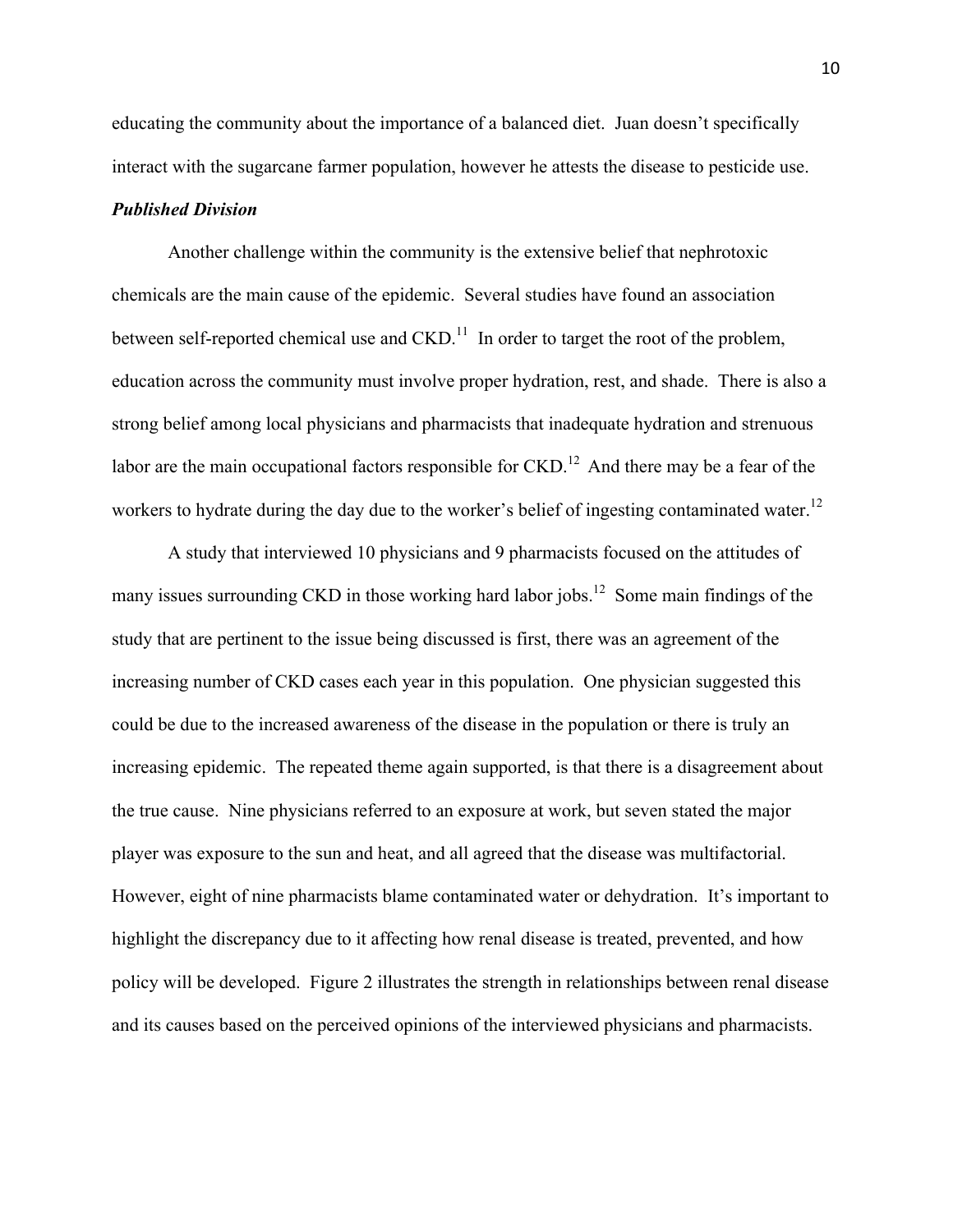#### *Suggestions*

Areas for improvement include expanded government policy. Due to perceived nephrotoxic chemicals still being used, the Nicaraguan government could follow El Salvador's vote to ban 53 agrichemicals including 2,4-D, paraquat, DDT, and glyphosate, among others.<sup>11</sup> Additionally, regional preventative health programs should be developed in the workplace, community level, and in the healthcare setting.<sup>12</sup> Surveillance programs should be implemented in any setting where hard, manual labor is being done. Some examples of labor in Nicaragua that put workers at risk include agriculture workers, miners, construction workers, and bricklayers. Country wide policy should be developed to focus on heat exposure, time working, hydration, and overall health. Furthermore, assessments of water quality in communities should be tested to rule in or out the potential cause for nephrotoxic chemicals in water consumption. Lastly, education for providers in Nicaragua should be standard and consistent when diagnosing and treating Mesoamerican nephropathy. More agreement between healthcare practitioners, researchers, and the government will hopefully trickle down to a consensus between communities. This would result in proper directed treatments and prevention measures across the region.

Ultimately, these suggestions should all attempt to target CKD with prevention in mind. The most important goal is to prevent the prerenal disease by increasing blood flow, electrolytes, and nutrients to the kidneys, thus averting ischemia and intestinal disease. This is accomplished through simple and affordable methods including fluid and electrolyte hydration, further supplemented by rest, shade, frequent breaks, and cool clothing. Efforts toward these direct causes will have the most impact and most favorable outcomes without having to acquire additional resources.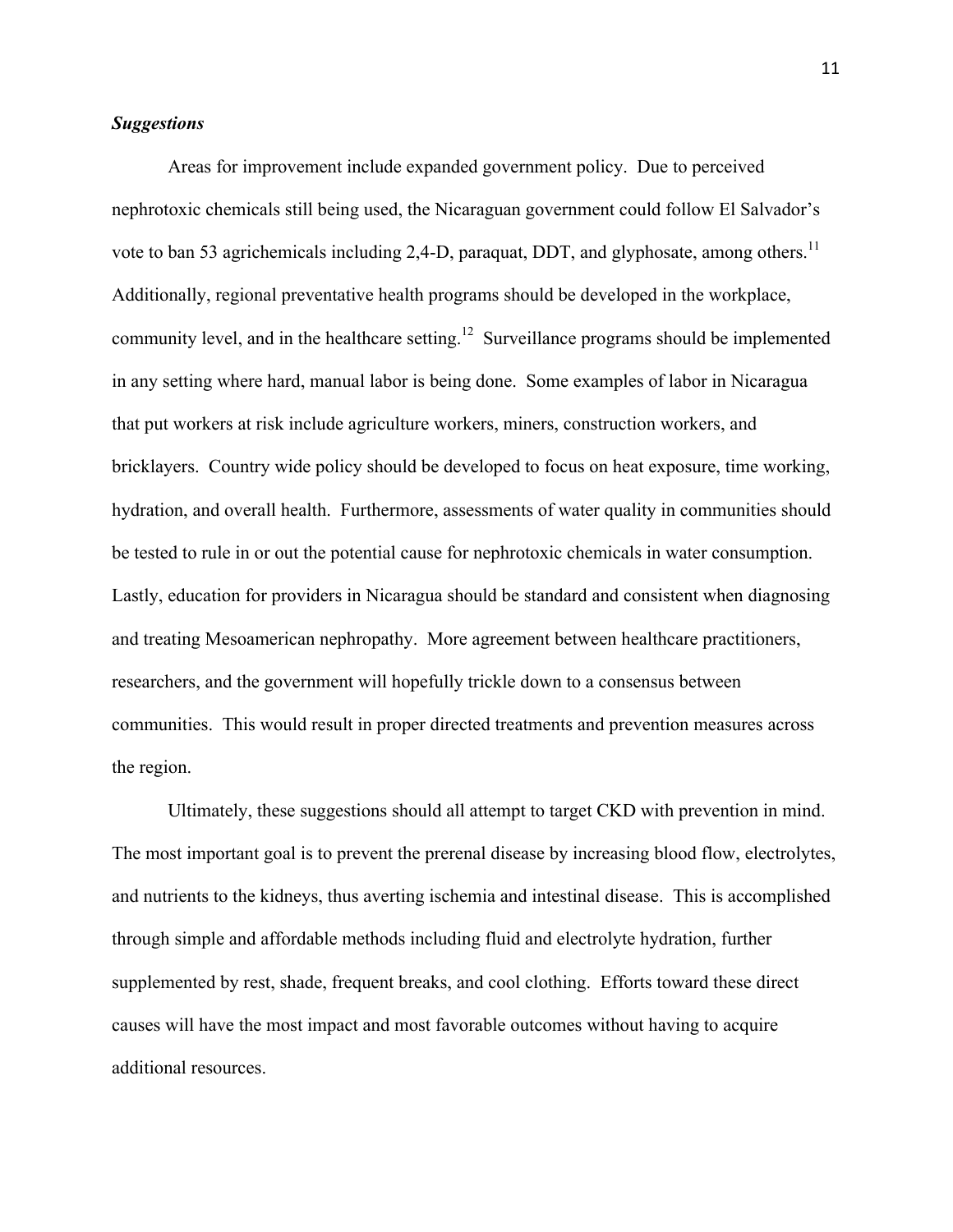#### *Personal Reflection and Public Health*

The public health issue for the sugarcane workers in Nicaragua cannot be fully understood until one dives into the culture of the affected population. This one disease brings light to all other issues surrounding Nicaraguan healthcare and government. Large barriers exist when accessing healthcare, despite the socialized system. Dr. Leonel Arguello, an epidemiologist and president of the Nicaraguan Association for general practitioners, stated during a visit that, "70% of Nicaraguans make less than \$2 per day." If an aspect of one's health is not provided for, most will not be able to cover the bill. Furthermore, with limited income, families are not able to physically transport themselves or their family to the healthcare centers in the city, away from the Pacific coast. There are few rural healthcare centers to provide care to those in rural areas. Citizens may have to take an entire day off work to see a provider. A mother caring for her children may not have the ability for someone else to watch her children when she needs to see a provider, thus she ends up staying home. Finally, if one cannot access the healthcare center, they are not able to aid themselves and their family with preventative knowledge of many diseases. Patients also may not be able to access the internet or other educational options to learn how to supplement their health. They rely on those in their community for information instead of those at the healthcare centers. However, those that do make it to the healthcare center for Mesoamerican nephropathy, the difference in attitudes differ when approaching the disease. Thus, when they return home, they are provided with education that may or may not be correct and standard, and further put the community at risk in terms of prevention.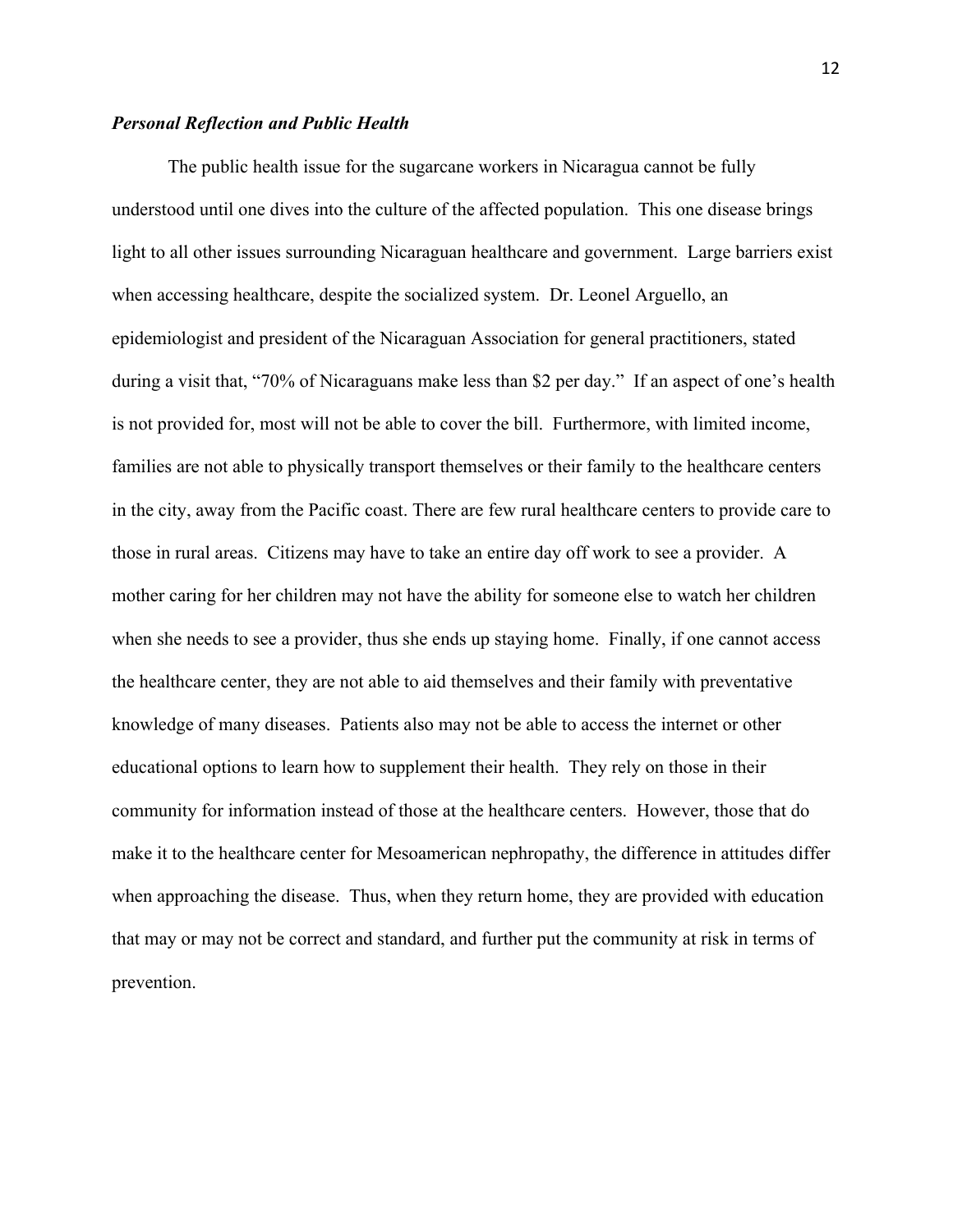#### **CONCLUSION**

Renal disease in sugarcane workers in Nicaragua and Central America is a unique population that is experiencing high mortality. Many reasons have been proposed when trying to explain the cause of the disease. Multifactorial features of dehydration, heat stress, and nephrotoxins may all contribute in some way, however most literature agrees dehydration and heat stress are the main players. There is already a great awareness about this disease due to advocacy work from nonprofits, published literature, and lobbying citizens such as Carmen Rios. However, there is a significant disagreement between Nicaraguan providers about the cause of the disease and the way to approach it through prevention. This disagreement leads to misconceptions in the community. For example, the consensus of literature suggests focusing on hydration as preventative measures, while Carmen and Juan believe contaminated water is the issue. Also, pharmacists and physicians interviewed do not entirely agree with each other. The opinions include different avenues toward solving the problem. The analysis of the literature, Nicaraguan citizens, and local providers demonstrate how a public health issue can uncover larger problems in healthcare and government, including the access and delivery of healthcare. Directly, one can target the public health issue through better workers' rights, additional research, and supplemental and specific prevention. Indirectly, the healthcare provider education must be improved through standard protocols and consistent education across all providers. Again, this disease proves to be one exposing larger difficulties and complexities across nations in the way healthcare is approached.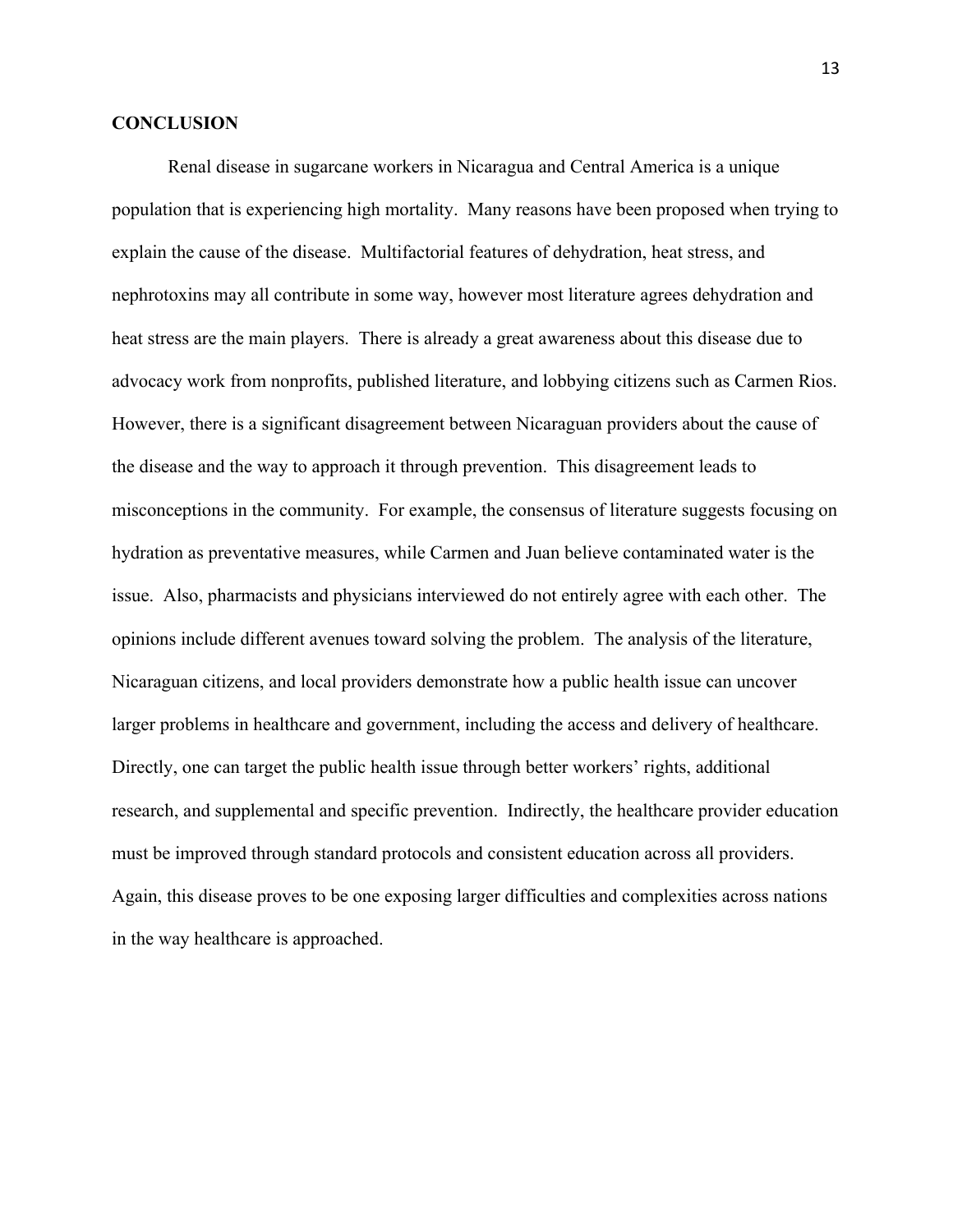#### **REFERENCES**

1. Laws RL, Brooks DR, Amador JJ, et al. Biomarkers of kidney injury among Nicaraguan Sugarcane Workers. *American journal of kidney diseases : the official journal of the National Kidney Foundation*. 2016;67(2):209-217. http://www.ncbi.nlm.nih.gov/pubmed/26454687. doi: 10.1053/j.ajkd.2015.08.022.

2. Oriana Ramirez-Rubio, Michael D McClean, Juan José Amador, Daniel R Brooks. An epidemic of chronic kidney disease in Central America: An overview. *Journal of Epidemiology and Community Health (1979-)*. 2013;67(1):1-3. http://www.jstor.org/stable/43281463. doi: 10.1136/jech-2012-201141.

3. Roncal-Jimenez C, García-Trabanino R, Barregard L, et al. Heat stress nephropathy from exercise-induced uric acid crystalluria: A perspective on mesoamerican nephropathy. *American journal of kidney diseases : the official journal of the National Kidney Foundation*. 2016;67(1):20. http://www.ncbi.nlm.nih.gov/pubmed/26455995.

4. Wesseling C, Aragón A, González M, et al. Heat stress, hydration and uric acid: A crosssectional study in workers of three occupations in a hotspot of mesoamerican nephropathy in nicaragua. *BMJ Open*. 2016;6(12):e011034. http://search.proquest.com/docview/1847397235. doi: 10.1136/bmjopen-2016-011034.

5. Erdbruegger U. Etiology and diagnosis of prerenal disease and acute tubular necrosis in acute kidney injury. In: Post T, ed. *UpToDate*. Waltham, Mass.: UpToDate; 2017. www.uptodate.com. Accessed May 7, 2017.

6. Central Intelligence Agency. The world factbook: Nicaragua. https://www.cia.gov/library/publications/the-world-factbook/geos/nu.html.

7. Edefonti A, Marra G, Castellón Perez M, Sandoval Díaz M, Sereni F. A comprehensive cooperative project for children with renal diseases in nicaragua. *Clinical nephrology*. 2010;74 Suppl 1:S119. http://www.ncbi.nlm.nih.gov/pubmed/20979976.

8. Wijkström J, González-Quiroz M, Hernandez M, et al. Renal morphology, clinical findings, and progression rate in mesoamerican nephropathy. *American Journal of Kidney Diseases*. 2017. doi: 10.1053/j.ajkd.2016.10.036.

9. Roncal-Jimenez CA, García-Trabanino R, Wesseling C, Johnson RJ. Mesoamerican nephropathy or global warming nephropathy? *Blood purification*. 2016;41(1-3):135- 138. http://www.ncbi.nlm.nih.gov/pubmed/26766409. doi: 10.1159/000441265.

10. García-Trabanino R, Jarquín E, Wesseling C, et al. Heat stress, dehydration, and kidney function in sugarcane cutters in el salvador – A cross-shift study of workers at risk of mesoamerican nephropathy. *Environmental Research*. 2015;142:746- 755. http://www.sciencedirect.com/science/article/pii/S0013935115300281. doi: 10.1016/j.envres.2015.07.007.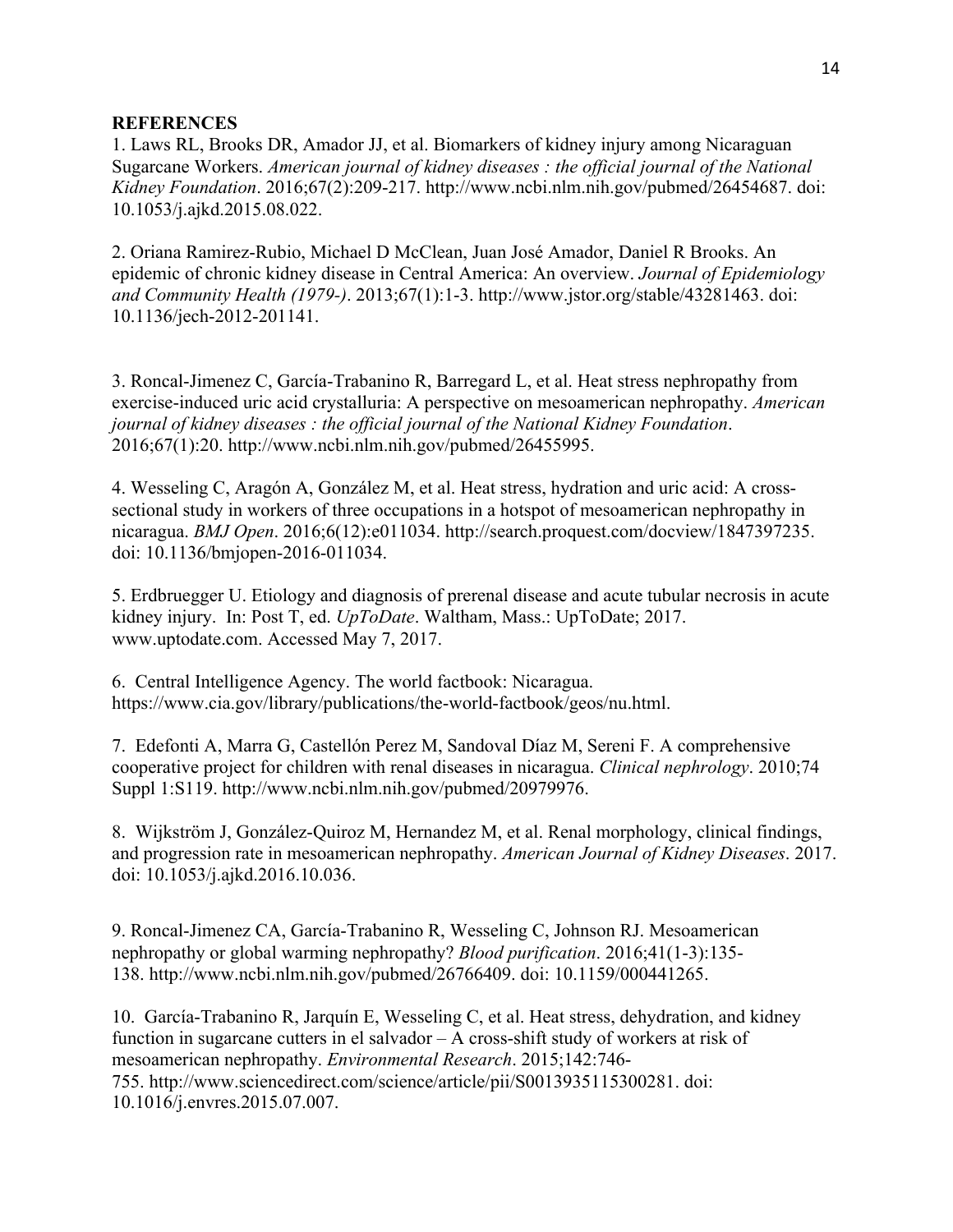11. Laws RL, Brooks DR, Amador JJ, et al. Changes in kidney function among nicaraguan sugarcane workers. *International journal of occupational and environmental health*. 2015;21(3):241-250. http://www.ncbi.nlm.nih.gov/pubmed/25631575. doi: 10.1179/2049396714Y.0000000102.

12. Ramirez-Rubio O, Brooks DR, Amador JJ, Kaufman JS, Weiner DE, Scammell MK. Chronic kidney disease in nicaragua: A qualitative analysis of semi-structured interviews with physicians and pharmacists. *BMC public health*.

2013;13(1):350. http://www.ncbi.nlm.nih.gov/pubmed/23590528. doi: 10.1186/1471-2458-13- 350.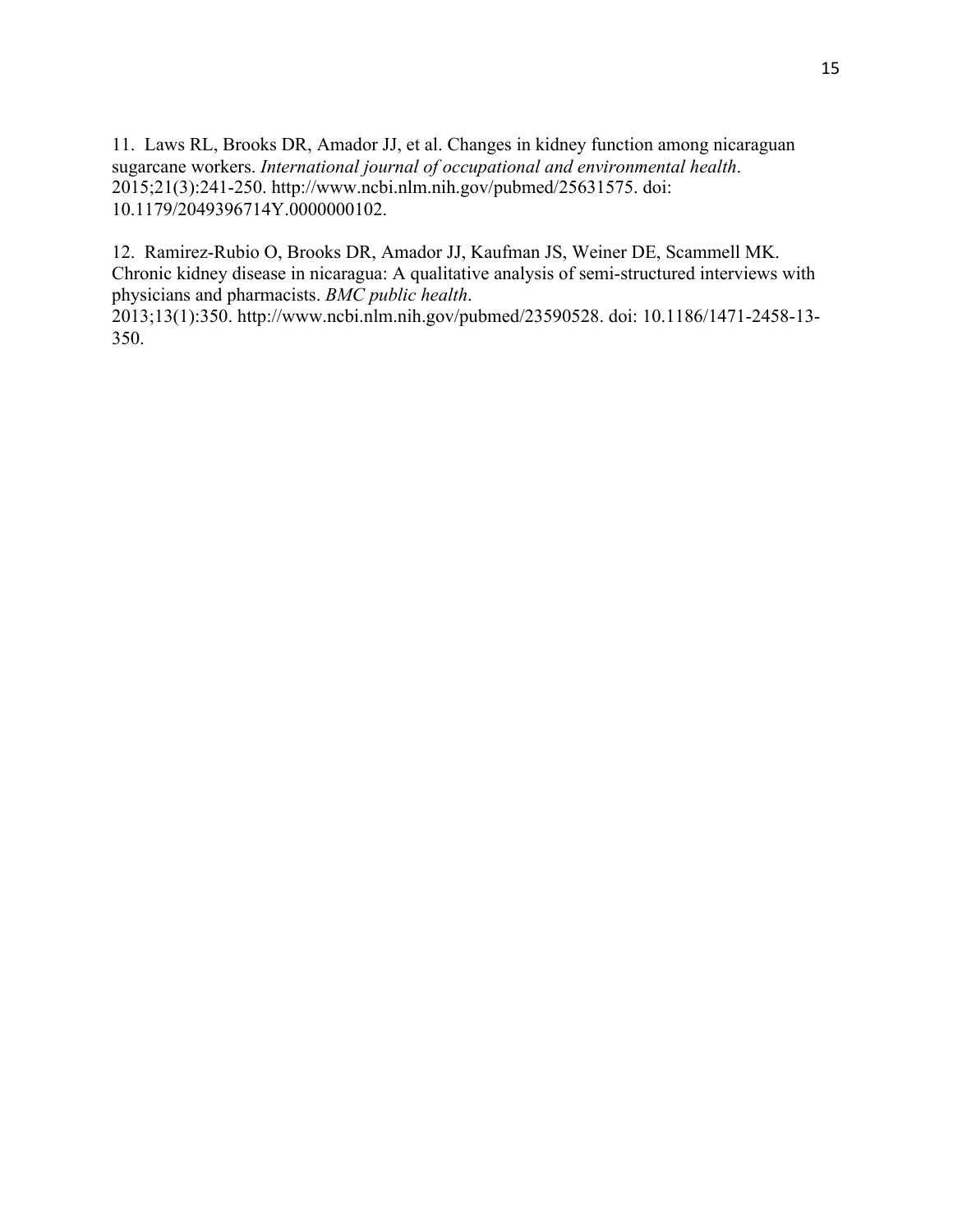#### **APPENDIX**



Figure 1: Proposed mechanisms for Mesoamerican nephropathy.<sup>3</sup>



**Figure 2:** Nicaraguan physicians' and pharmacists' certainty of related causes to renal disease.